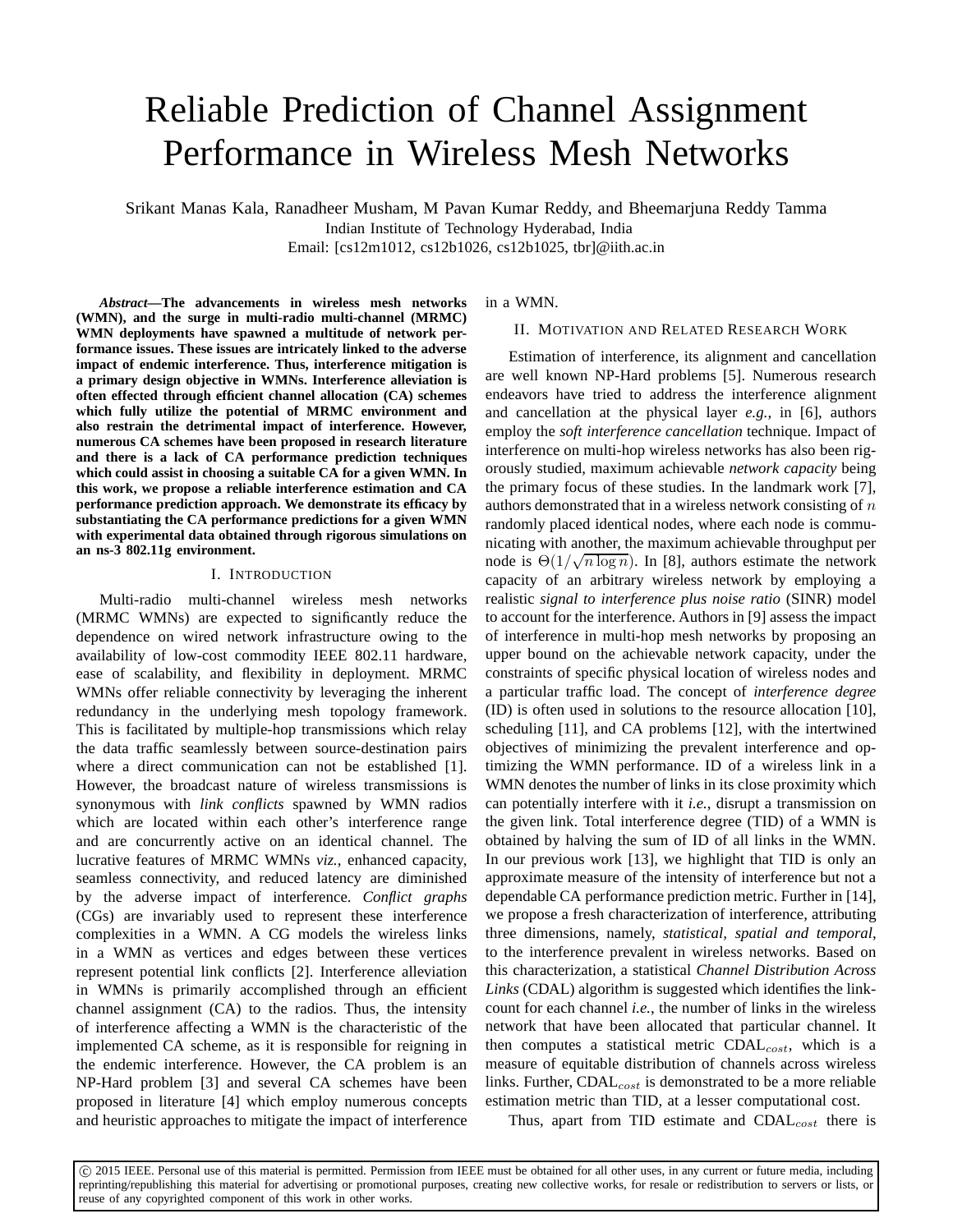an absence of alternate metrics in research literature, which can be employed as well founded theoretical benchmarks for comparison and prediction of CA performance. In this study, we further bridge that gap by using the interference characterization model of [14] to engineer a *spatio-statistical* interference estimation and CA predication scheme.

#### III. PROBLEM DEFINITION

Let  $G = (V, E)$  represent an arbitrary MRMC WMN comprising of  $n$  nodes, where  $V$  denotes the set of all nodes and  $E$  denotes the set of wireless links in the WMN. Each node i is equipped with a random number of identical radios  $R_i$ , and is assigned a list of channels  $Ch_i$  from the set of available channels Ch. A reliable theoretical interference estimate needs to be devised to predict with high confidence, the efficient CA schemes that ought to be selected for G from the available set of CA schemes.

## IV. INTERFERENCE ESTIMATION & CA PERFORMANCE **PREDICTION**

The proposed algorithm adopts a comprehensive two dimensional *spatio-statistical* view of prevalent interference. The *spatial* dimension concentrates on the link conflicts which are spawned due to spatial proximity of radios, while the *statistical* dimension is concerned with a proportional distribution of channels across wireless links in a WMN.

### *A. Inadequacy of Statistical Interference Estimation*

Leveraging the statistical aspects of endemic interference offers a sound estimation metric in  $CDAL_{cost}$ . However, there is a lacuna in the CDAL algorithm that it accounts for only a single dimension of interference. We now highlight this limitation of CDAL estimation.

#### **a) Channel Assignment X**

$$
(A) \quad \begin{array}{c|c} 1 & 0 \\ \hline \end{array} \quad \begin{array}{c|c} 2 & 0 \\ \hline \end{array} \quad \begin{array}{c|c} 1 & 0 \\ \hline \end{array} \quad \begin{array}{c} 2 & E \\ \hline \end{array}
$$

**b) Channel Assignment Y**



Figure 1 depicts channel allocations in a 5 node MRMC WMN under two CA schemes,  $CA_X$  and  $CA_Y$ . Two nonoverlapping channels *(1, 2)* are available to the CA schemes. The channel allocations to the link quartet *(AB, BC, CD, DE*) under CA schemes  $CA_X$  and  $CA_Y$  are,  $(1, 2, 1, 2)$ and (1, 1, 2, 2), respectively. For a smooth discourse, we assume a *Transmission : Interference* range of 1:1 *i.e.*, only the transmissions over adjacent links interfere. It can be inferred that the two channel allocations are statistically alike *i.e.*, link-counts of both the channels are identical under both CA schemes. But the CA schemes differ in terms of spatial distribution of links in the network. The spatial features of  $CA_X$ guarantee a minimal interference scenario, as adjacent links transmit over non-overlapping channels. In sharp contrast,  $CA<sub>Y</sub>$  leads to a high interference scenario where adjacent links (AB & BC) and (CD & DE) operate over identical channels and cause link conflicts. The CDAL algorithm is oblivious to these spatial characteristics and assigns the two CA schemes the same  $CDAL_{cost}$ . This causes an erroneous prediction and comparison of CA performance, which renders CDAL estimate less accurate. However, it forms the theoretical foundation for a more efficient estimation technique which we propose next.

#### **Algorithm 1** Cumulative X-Link-Set Weight

**Input:**  $G = (V, E), R_i (i \in V), CA = \{(R_i, CS), i \in V\},\$  $CS = \{1, 2, ... M\}$ 

*Notations* :  $G \leftarrow$  WMN Graph,  $R_i \leftarrow$  Radio-Set,

 $CS \leftarrow$  Available Channel Set,  $CA \leftarrow$  Channel Assignment **Output:**  $CXLS_{wt}$ 

1: **for**  $i \in V$  **do** 

- 2: Determine  $Ch_i$  and  $Adj_i$  { $Ch_i$  : Set of channels allocated to the radios at node i in  $G.$  Adj<sub>i</sub>: Set of nodes adjacent to node i in  $G$ }
- 3: **end for**

4: for 
$$
i \in V
$$
 do

5: **for**  $j \in Adj_i$  **do** 

- 6:  $LnSet \leftarrow InsertLn(i, j). \{LnSet : Set \text{ of all possible }$ wireless links in of  $G.$ }
- 7:  $ComCh_{ij} \leftarrow GetComCh(Ch_i, Ch_j, ) \{ComCh_{ij}: Set$ of common channels assigned to radios of  $(i \& j)$ }
- 8:  $LnChMap \leftarrow InsertLnCh(LnChMap, i, j, ComCh_{ij})$ {LnChMap : Contains Link-Channel mapping.}

- 10: **end for**
- 11: Let  $Transmission Range: Interference Range = 1: X$
- 12:  $SXLS \leftarrow GetAllLinkSets(LnSet, X) \{SXLS : Set \text{ of all }$ X-link-Sets.}
- 13:  $CXLS_{wt} \leftarrow ProbCompWeight(SXLS, LnChMap, X).$ {Function  $ProbCompWeight()$  implements Algorithm 2} 14: Output the  $CXLS_{weight}$

## *B. Spatio-Statistical Interference Estimation*

Any theoretical interference estimation scheme can only account for the spatio-statistical aspects of the three dimensional interference estimation problem. An intelligent spatiostatistical scheme will not just factor in the spatial proximity of links, but will also consider the distribution of available channels among the radios, thereby offering an efficient CA performance estimation metric. The algorithm considers the wireless links in a WMN and assigns a *set of links* a certain *weight*, which reflects its resilience to the adverse impact of interference. We call it the *Cumulative X-Link-Set Weight* or  $CXLS_{wt}$  algorithm and present it in Algorithm 1.

We begin the discourse by explaining the term *X-Link-Set*. In a wireless network, the interference range of a radio *i.e.*, the distance over which the signal strength is potent enough

<sup>9:</sup> **end for**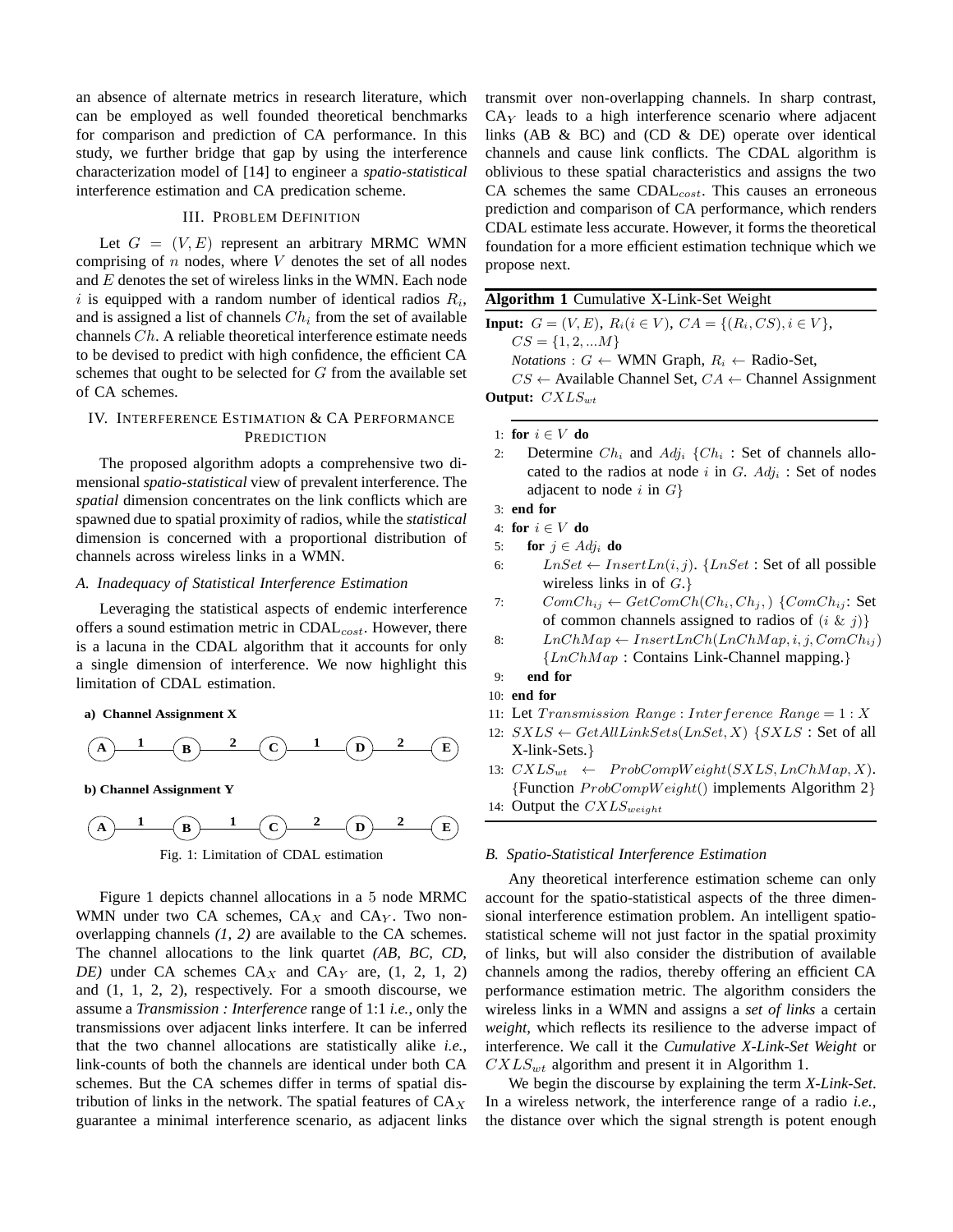to interfere with another signal but unable to successfully deliver data, far exceeds its transmission range *i.e.*, the distance upto which the signal strength of a transmission guarantees a successful data delivery at a receiving radio. The ratio of *Transmission Range : Interference Range* (T:I) in most wireless networks usually lies between 1:2 to 1:4. In the proposed algorithm a T:I of 1:X is considered, where X is a positive integer. The factor  $X$  has a great significance in determining the detrimental effect of interference on a link. For example, in Figure 1 the channel allocation of  $CA_X$ is optimal for a T:I of 1:1, but for 1:2 both  $CA_X$  and  $CA<sub>Y</sub>$  experience the same number of link conflicts. Thus X determines the *impact radius* (IR) of link conflicts, and it ought to be taken into consideration while designing an interference estimation algorithm. The  $\text{CXLS}_{wt}$  algorithm accounts for the impact radius  $X$  by considering a set of  $X$  consecutive links named the *X-Link-Set* or XLS as the fundamental entity for interference estimation.

The  $\text{CXLS}_{wt}$  algorithm begins by determining the set of channels assigned to the radios of each node and the adjacency list of each node. Next, all wireless links in the WMN are determined on the basis of transmission range *i.e.*, adjacency of nodes in the graphical representation of the WMN. Further, for each link, the algorithm finds the set of common channels that are assigned to radios of the adjacent nodes which share that particular link. The links are stored in a data structure called  $LnSet$  while the channel set associated to the link is mapped to it in  $LnChMap$ . Further, a set of X-Link-Sets or  $SXLS$ , is determined by the function GetAllLinkSets. SXLS serves as a sample space of fundamental blocks *i.e.*, XLS, and the final step entails processing them to generate an interference estimation metric. To each element of this sample space *i.e.*, to every XLS, we assign a *weight* which is a measure of its quality. A higher weight signifies a diminished impact of interference in the XLS, whereas a low weight implies that the XLS is severely degraded by interference.

The technique of weight assignment appeals to the spatial characteristics of interference and is described in Algorithm 2 which is implemented in function  $ProbCompWeight$ . From the SXLS, individual XLSs are selected and processed iteratively. An  $XLS$  is further split up into its X consecutive constituent links,  $Ln_i$  where  $i \in (1...X)$ . For each  $Ln_i$ , the set of channels  $Ch_i$  associated to it are retrieved. Next, for each XLS all possible combinations of channel assignments to  $Ln<sub>i</sub>$  from their respective  $Ch<sub>i</sub>$  are generated. The motivating principle for considering all possible channel allocation variations for an  $XLS$  is the same as probabilistic selection of channels in the CDAL algorithm. The channel selection for a link being a temporal characteristic, we account for this dynamism and randomness in the system by considering all the variations as equally probable. Thus, for every channel allocation pattern, the algorithm assigns a weight based on the spatial proximity of links. The final weight for an  $XLS$  is the average of all of its variations. Within an XLS channel allocation instance, if all of the X links are assigned an identical channel, the weight assigned to the  $XLS$  is 0 which is the minimum

## **Algorithm 2** Computation Of X-Link-Sets Weight

**Input:** SXLS, LnChMap, X

 $SXLS$ : Set of all X-link-Sets,  $X$ : Interference Range,  $LnChMap$ : Set containing Link-Channel mapping.

**Output:** CXLS<sub>wt</sub>

- 1:  $CXLS_{wt} \leftarrow 0$
- 2: **for** XLS ∈ SXLS **do**
- 3:  $XLS_{wt} \leftarrow 0$
- 4: Let  $(Ln_1, Ln_2, ..., Ln_X) \in XLS$
- 5: Let  $Ch_1, Ch_2, \ldots Ch_X$  be the set of channels mapped to the corresponding links  $Ln_1, Ln_2, \ldots, Ln_X$ .
- 6: Assign channels to all  $Ln<sub>i</sub>$  from the channel-set  $Ch<sub>i</sub>$
- 7:  $TempXLS_{wt} \leftarrow 0$
- 8:  $count \leftarrow 0$
- 9: **for** all *Equally Probable* combinations of channel assignments in XLS **do**
- 10: **if** all X links are assigned identical channels **then** 11:  $TempXLS_{wt} \leftarrow 0$

12: **else if**  $X - 1$  links are assigned identical channels, 1 link is assigned an orthogonal channel **then**

```
13: TempXLS_{wt} \leftarrow 1.
```
. .

14: **else if** all X links are assigned non-overlapping channels **then**

- 15:  $TempXLS_{wt} \leftarrow X$
- 16: **end if**
- 17:  $XLS_{wt} \leftarrow XLS_{wt} + TempXLS_{wt}$
- 18:  $count \leftarrow count + 1$
- 19: **end for**
- 20:  $XLS_{wt} \leftarrow XLS_{wt}/count$
- 21:  $CXLS_{wt} \leftarrow CXLS_{wt} + XLS_{wt}$
- 22: **end for**
- 23: Return  $CXLS_{wt}$

weight. This scenario defines a maximal interference scenario *i.e.*, every link within the XLS interferes with every other link as the impact radius of X spans the entire  $XLS$ . Further, if  $(X-$ 1) links are assigned conflicting channels and 1 link operates on a non-conflicting channel, the weight assigned to the XLS is 1. For, (X-2) links operating on overlapping channels and 2 links on non-overlapping channels, the weight assigned is 2. Finally, if all the  $X$  links are assigned orthogonal channels, which is the minimal interference scenario, a maximum weight of X is assigned to the XLS instance. After all of the XLS weights  $(XLS_{wt})$  are computed, the algorithm sums them together to generate the final metric for the CA which is the  $\text{CXLS}_{wt}$ . It is noteworthy that a link may be a part of multiple  $XLSs$ , and will contribute to the weight assignment in each one of them. Hence, the algorithm takes into account all interference scenarios that may arise within a WMN. Further, generating a sample space consisting of XLS, assigning each sample a weight, and deriving the metric by a sum of the weights of entire sample space are the statistical features of the  $CXLS_{wt}$  algorithm.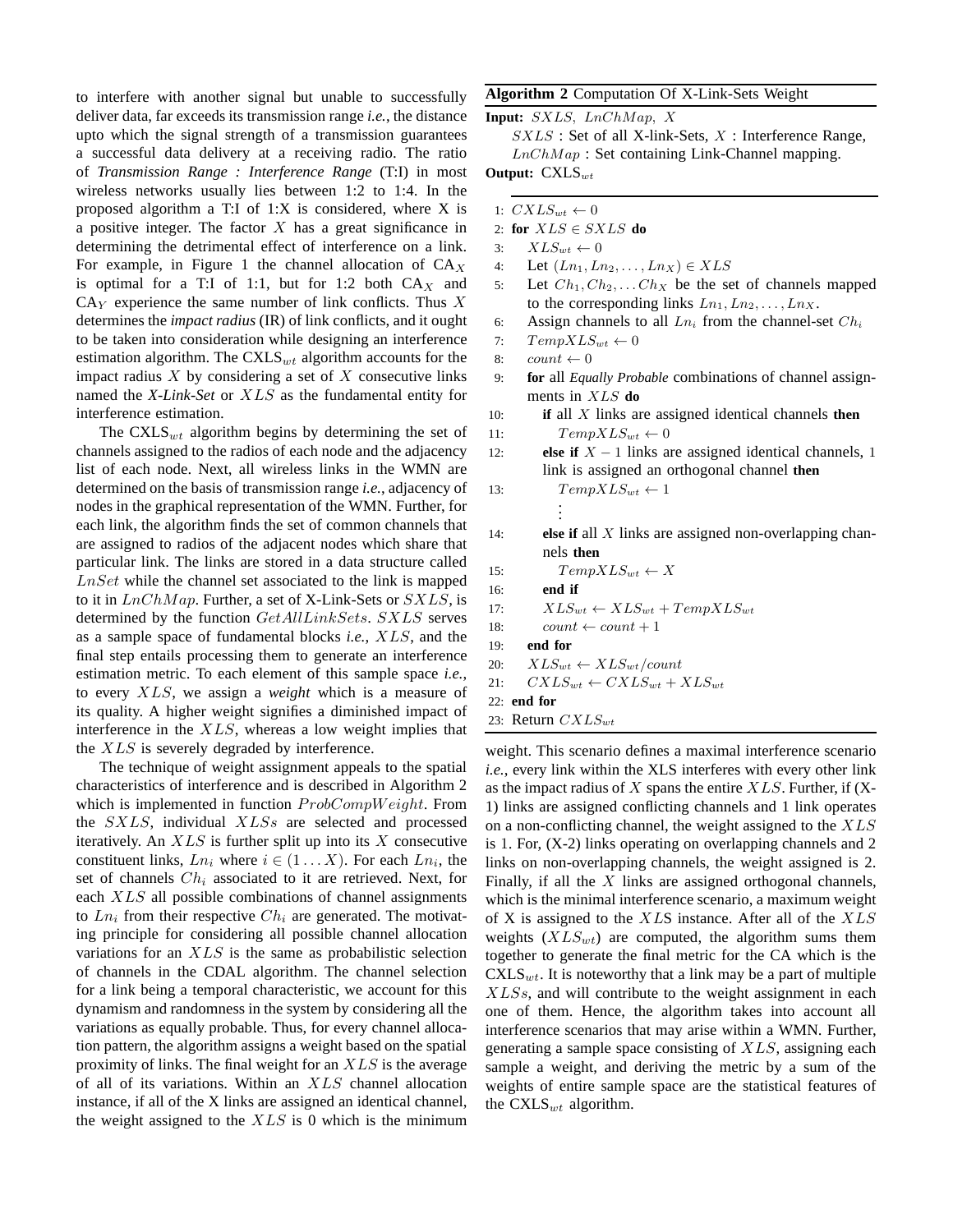#### *C. Time Complexity of CXLS<sub>wt</sub> Algorithm*

For an arbitrary MRMC WMN graph  $G = (V, E)$ , comprising of  $n$  nodes and  $m$  identical radios installed on every node, the upper-bound on algorithmic complexity of the CXLS<sub>wt</sub> algorithm can be determined to be  $O(n^3m^2)$ . The  $SXLS$  computation incurs an algorithmic cost of  $O(n^3)$  and the cardinality of the set *i.e*, the number of XLSs in the set has an upper bound of  $O(n^2)$ . Further, for each  $XLS$ the weight is computed by the function  $ProbCompWeight()$ by processing each individual link in the  $XLS$ . This step is the most computationally intensive in the algorithm and has a worst-case complexity of  $O(n^3m^2)$ .

In comparison, TID and  $CDAL_{cost}$  estimations have a worst-case algorithmic complexity of  $O(n^2m^3)$  and  $O(n^2m^2)$ , respectively [14]. Since in any WMN deployment, number of nodes far exceeds the number of radios installed on a node *i.e.*,  $n \gg m$ , CXLS<sub>wt</sub> estimation requires more computational resources than the other two estimation schemes. However, the results will demonstrate that this slight increase in complexity is a small cost to pay for significantly improved accuracy levels.

## V. SIMULATIONS, RESULTS AND ANALYSIS

We now subject the proposed interference estimation algorithm to prove its efficacy in prediction of CA performance in WMNs.

#### *A. Simulation Parameters*

We perform exhaustive simulations in ns-3 [15] to record the performance of CAs in a  $5\times 5$  grid WMN. A WMN of grid layout is ideal for evaluating CA efficiency as it outperforms random WMN deployments in terms of metrics such as access-tier coverage area, back-haul connectivity, fairness in channel allocation, and mesh capacity [16]. The simulation parameters are presented in Table I. Each multi-hop traffic flow transmits a datafile from the source to the destination. TCP and UDP are the underlying transport layer protocols which are implemented through the inbuilt ns-3 models of *BulkSendApplication* and *UdpClientServer*. TCP simulations offer the *aggregate network throughput* while UDP simulations determine the *packet loss ratio* and the *mean delay*. We equip each node in the grid WMN with 2 identical radios and CA schemes have 3 orthogonal channels at their disposal.

## *B. Test Scenarios*

Multi-hop data flows are an intrinsic feature of WMNs. To gauge the detrimental impact of the endemic interference we design four high traffic test-cases by activating multiple concurrent multi-hop flows. Test scenarios in the grid WMN include a combination of *4-hop flows* from the first node of a row or column to the last node of that particular row or column, and *8-hop flows* which are established between the diagonally opposite nodes placed at the corners of the grid. From various combinations of these two categories of multi-hop flows, four test scenarios are designed which are subjected to both TCP and UDP simulations. They comprise of the following number of concurrent flows which are activated simultaneously in the 25 node grid :

(i) 
$$
5
$$
 (ii)  $8$  (iii)  $10$  (iv)  $12$ .

TABLE I: ns-3 Simulation Parameters

| Parameter                          | <b>Value</b>                |
|------------------------------------|-----------------------------|
| Grid Size                          | $5 \times 5$                |
| No. of IEEE 802.11g Radios/Node    | $\mathcal{D}_{\mathcal{L}}$ |
| Range Of Radios                    | $250$ mts                   |
| Available Orthogonal Channels      | 3 in 2.4 GHz                |
| Maximum 802.11g PHY Datarate       | 54 Mbps                     |
| Datafile size                      | 10 MB                       |
| Maximum Segment Size (TCP)         | 1 KB                        |
| Packet Size (UDP)                  | 1 KB                        |
| <b>MAC</b> Fragmentation Threshold | 2200 Bytes                  |
| RTS/CTS                            | Enabled                     |
| Routing Protocol                   | <b>OLSR</b>                 |
| Loss Model                         | Range Propagation           |
| Rate Control                       | <b>Constant Rate</b>        |

#### *C. Selection of CA Schemes*

We implement a heterogeneous mix of well-known CA schemes *viz.*, a centralized breadth first traversal approach (BF-SCA) [2], a static maximum clique based algorithm (CLICA) [17], a maximum independent set based scheme (MISCA) [18] and a centralized static CA scheme (CCA) [19]. We also implement two *radio co-location aware* CA algorithms *viz.*, an optimized independent set based CA scheme (OISCA) and a spatio-statistically designed, elevated interference zone mitigation approach (EIZMCA) [20]. Each of these CA schemes is implemented using two broad based multi-radio multichannel conflict graph models (MMCGs) *viz.*, the conventional MMCG (C-MMCG) and the enhanced MMCG (E-MMCG) [13]. C-MMCG is the traditional way of representing link conflicts, and does not account for radio co-location interference (RCI) prevalent in a wireless network. E-MMCG is a marked improvement over its conventional counterpart and adequately represents RCI interference scenarios in its link conflict representation of the WMN. The use of E-MMCG leads to reduced interference levels and improved WMN performance [13], which is also reflected in the results we present in this study.

Thus, for all of the above mentioned 6 CA schemes we have two versions, one for each MMCG model, resulting in 12 CAs. In addition, we also implement a grid specific CA scheme (GSCA) for the grid WMN through a crude bruteforce approach which permutes through all possible channel allocations in the grid to determine a CA with the minimal TID estimate. It serves as a reference for performance evaluation of the CAs. Finally, we have a total of 13 implementable channel allocations from the 7 CA algorithms. In [14], the evaluations of CDALcost estimates were done on a CA sample set of 9 CAs and in this work the sample set is enlarged to ensure a more comprehensive evaluation. Further, the objective is a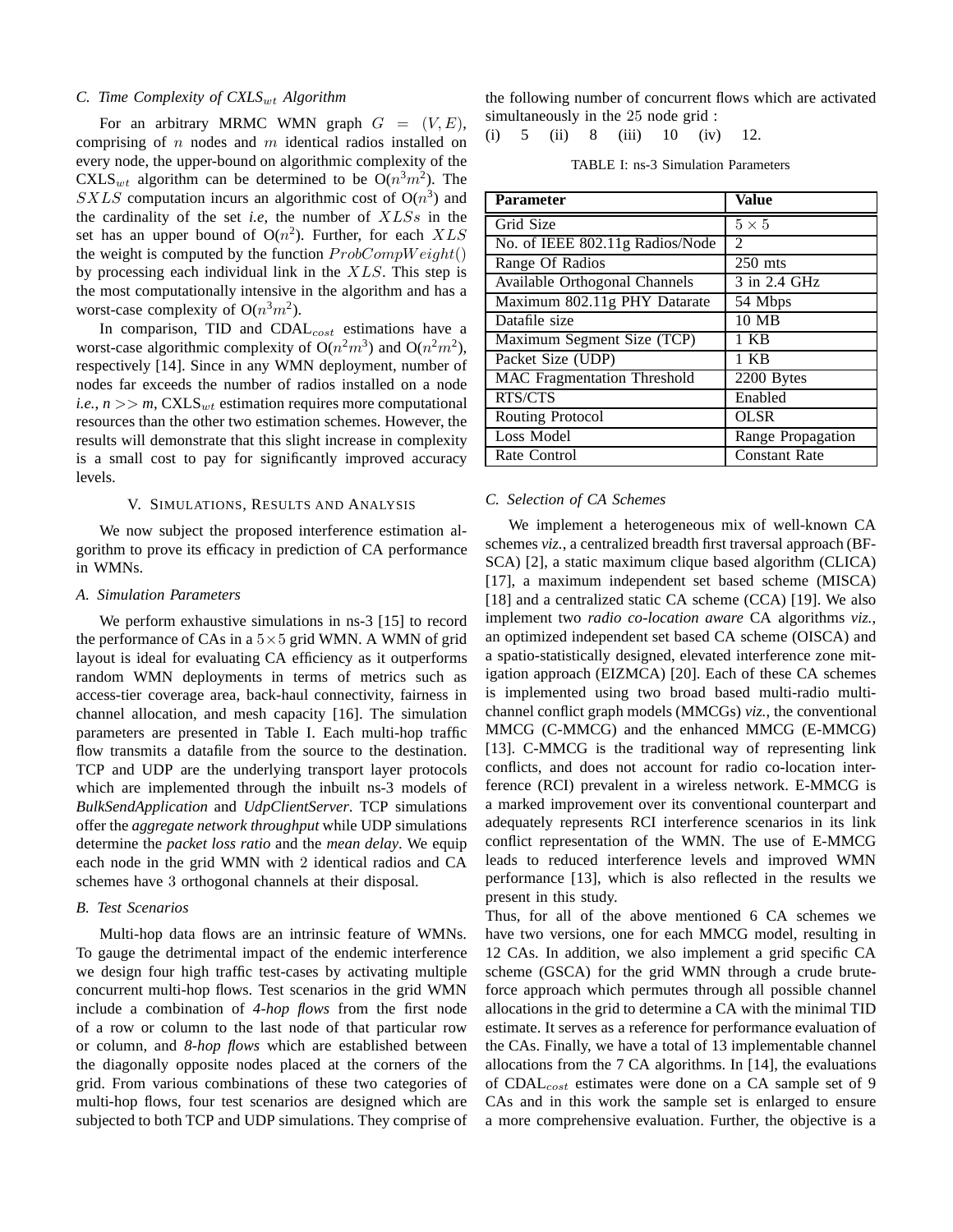

Fig. 3: Observed correlation of theoretical estimates & Throughput

quantitative assessment of the CA performances, and not a qualitative analysis of their algorithmic design. Thus, it will suffice to present the results of the simulation exercise and use them as a benchmark to determine the efficiency of the prediction algorithms. To facilitate a smooth referencing, we will denote a C-MMCG CA as  $CA_C$  and its E-MMCG variant as  $CA_E$ .



Fig. 2: Expected correlation of performance metrics with interference

#### *D. Results and Analysis*

An exhaustive set of simulations were run for the testcases described above, and the values of the three performance metrics were recorded. For each CA, we compute the average of the recorded network metric values for all the test-cases to derive, the *average aggregate network throughput* (in Mbps), *average packet loss ratio* (as a %), and *average mean delay* (in  $\mu$ seconds). For ease of reference, we henceforth denote them as *Throughput*, *PLR* and *MD*, respectively. For a better representation in result illustrations the CAs are labeled as : BFSCA (B), MISCA (M), CCA (C), CLICA (CQ), OISCA (O), EIZMCA (E) and GSCA (GS). The results are presented in Figures 3, 4, & 5, through which we demonstrate the observed correlation between theoretical estimates and actual performance metrics.

It is necessary to understand the expected correlation of network performance metrics with the prevalent interference. As depicted in Figure 2, the aggregate capacity of a wireless network will deteriorate with rise in the intensity of interference. Further, with increase in the adverse impact of interference, loss of data packets and end to end latency in packet transmission will increase as well. Thus, a reliable theoretical interference estimate must exhibit a similar pattern when plotted against the observed network performance metrics. From Figures 3, 4, & 5, it can be discerned that TID does not conform to expected correlation and has a haphazard gradient when plotted against network metrics.  $CDAI_{cost}$  displays a higher adherence to the expected pattern than TID.  $\text{CXLS}_{wt}$ estimates exhibit a great similarity to the expected correlation plot gradients. Since all three metrics do not account for the temporal characteristics of wireless communication, a deviation from observed patterns is inevitable. Thus,  $\text{CXLS}_{wt}$ offers the most reliable interference estimates among the three metrics which is visible from the gradients of its plots against the three network performance metrics. We now process and analyze the results to derive the accuracy of each of the three estimation metrics.

For every recorded performance metric, we first order the CAs in a *sequence* of increasing performance. In a similar fashion we order the CAs in the increasing order of expected performance, as predicted by the three interference estimation metrics. For both TID and  $CDAL<sub>cost</sub>$ , a high estimate implies high interference in the WMN and thereby, a dismal CA performance. In contrast, higher the value of  $CXLS_{wt}$ , better is the expected performance of the CA *i.e.*, (Expected CA Performance  $\propto$  CXLS<sub>wt</sub>). Thus, the CA sequence in the increasing order of expected performance will be arrived at by orienting CAs in decreasing order of estimation metric values for both,  $TID$  and  $CDAL<sub>cost</sub>$ , and in increasing order of estimation metric values for  $CXLS_{wt}$ . Next, we compare CA sequences based on experimental data with CA sequences derived from theoretical estimates, to determine the *error in sequence* (EIS) of each prediction metric. Let us consider  $n$  CAs which are ordered in a sequence based on the values of a prediction metric. A total of  ${}^{n}C_{2}$ *comparisons* exist between individual CAs in the sequence. These pairwise comparisons of expected CA performances have to be verified against experimental data, by considering the sequence of CAs based on the recorded network metric values as the reference. We determine the total number of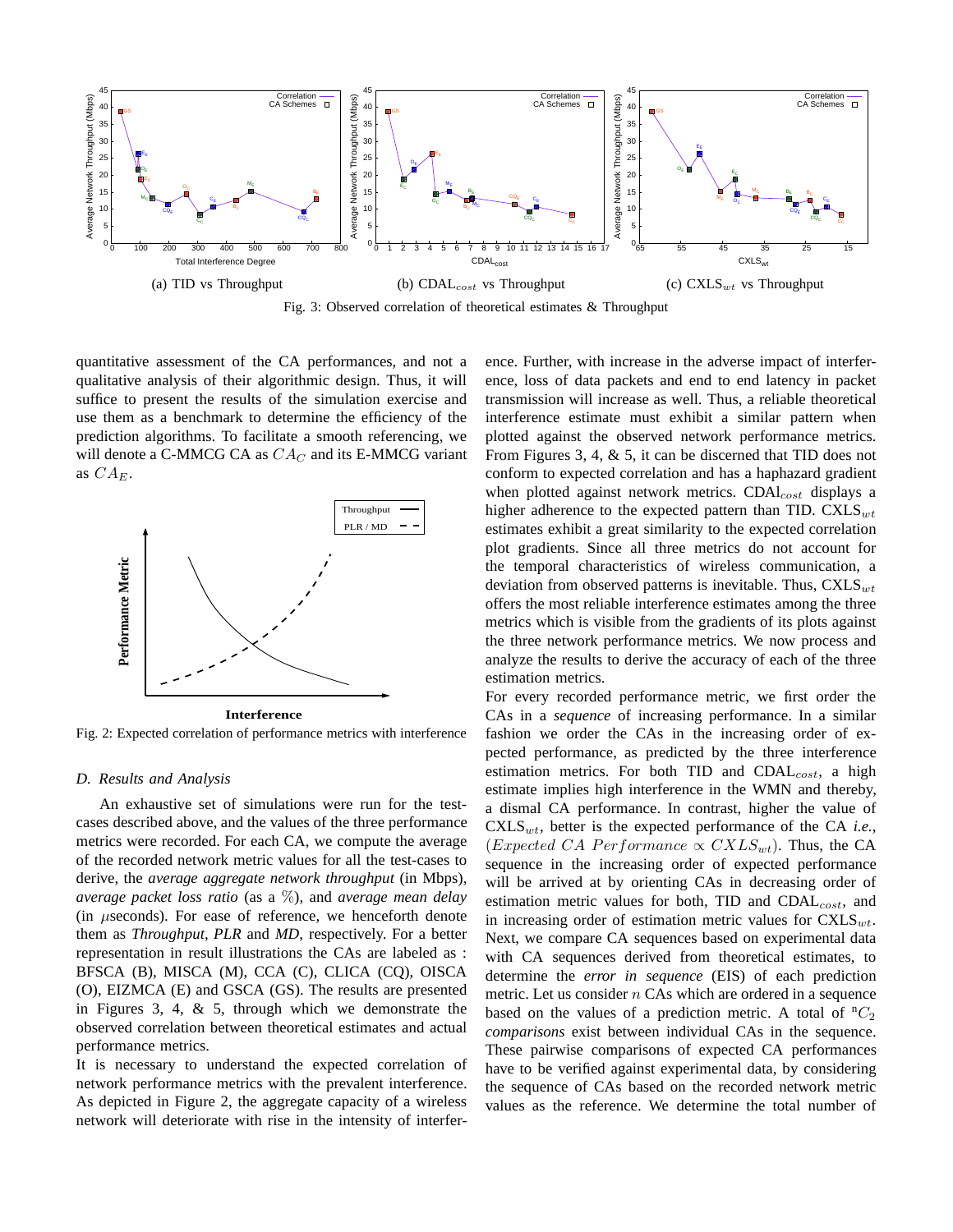

Fig. 4: Observed correlation of theoretical estimates & Packet Loss Ratio



Fig. 5: Observed correlation of theoretical estimates & Mean Delay

comparisons that are *in error* in the CA sequences of theoretical metrics. A comparison in error implies that the expected performance relationship between two CAs as predicted by the estimation metric, is contrary to that observed in actual implementation results. EIS for a particular CA performance prediction metric is the sum of all erroneous comparisons in its CA sequence. Thus, EIS is a measure of fallacy in the predictions of an estimation metric. Next, we determine the *degree of confidence* (DoC ) which represents the level of accuracy that an interference estimation scheme exhibits in its prediction of the performance of a CA. The DoC value for a theoretical estimate is computed through the expression  $DoC = (1 - (EIS)^{n}C_2) \times 100$ , where *n* is the number of CAs in the sequence. We elucidate the above procedure through an example. Let us determine the CA sequence in terms of increasing Throughput, which is :  $\left(CCA_C \leq CLICA_C \leq CCA_E\right)$  $<$  *CLICA*<sub>E</sub>  $<$  *BFSCA<sub>C</sub>*  $<$  *BFSCA*<sub>E</sub>  $<$  *MISCA<sub>C</sub>*  $<$  *OISCA<sub>C</sub>*  $< MISCA_E < ELZMCA_C < OISCA_E < ELZMCA_E < GSCA$ ). This is the reference ordering of CAs in which CCA is the least efficient and GSCA the best performer in the CA sample set, in terms of observed Throughput. Against this benchmark we compare the CA sequence spawned by  $\text{CXLS}_{wt}$ , which is :  $\left(CCA_C < CCA_E < CLICA_C < BFSCA_C < CLICA_E < \right)$  $BFSCA_E < MISCA_C < OISCA_C < ELZMCA_C < MISCA_E$  $\langle$  *EIZMCA*<sub>E</sub>  $\langle$  *OISCA*<sub>E</sub>  $\langle$  *GSCA*). We compare the actual pairwise CA relationships with those predicted by  $\text{CXLS}_{wt}$  to compute an EIS of 4 with respect to Throughput. Likewise, the EIS for TID and  $CDAL_{cost}$  in terms of Throughput are 19 and 8, respectively. EIS for all the theoretical estimates with respect to the three observed network metrics are depicted in the Figure 6.



Fig. 6: EIS values of CA performance prediction metrics

Finally, we compute the DoC which is the number of affirmative predictions as a percentage of total number of pairwise comparisons that are possible in the CA sequence  $(^{13}C_2)$ . DoC for the three estimation schemes are presented in Table II.

It can be inferred that  $\text{CXLS}_{wt}$  registers lower EIS than both, TID and  $CDAL_{cost}$ , in terms of Throughput, PLR and MD. The EIS is halved in  $\text{CXLS}_{wt}$  estimation in comparison to  $CDAL_{cost}$ , while it is reduced to almost one fourth when compared to TID estimates. A similar trend can be observed